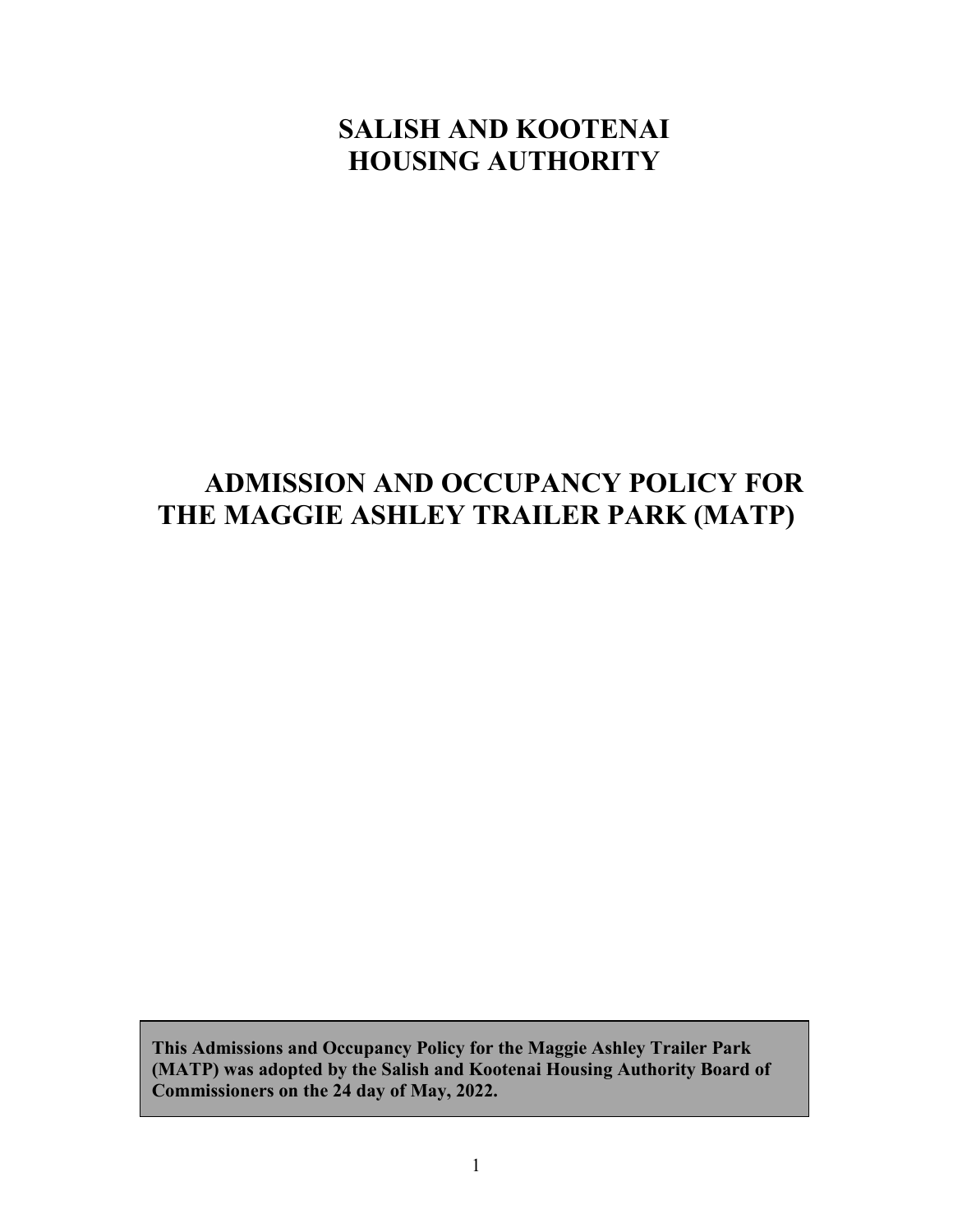# ADMISSION AND OCCUPANCY POLICY FOR THE MAGGIE ASHLEY TRAILER PARK (MATP)

Table of Contents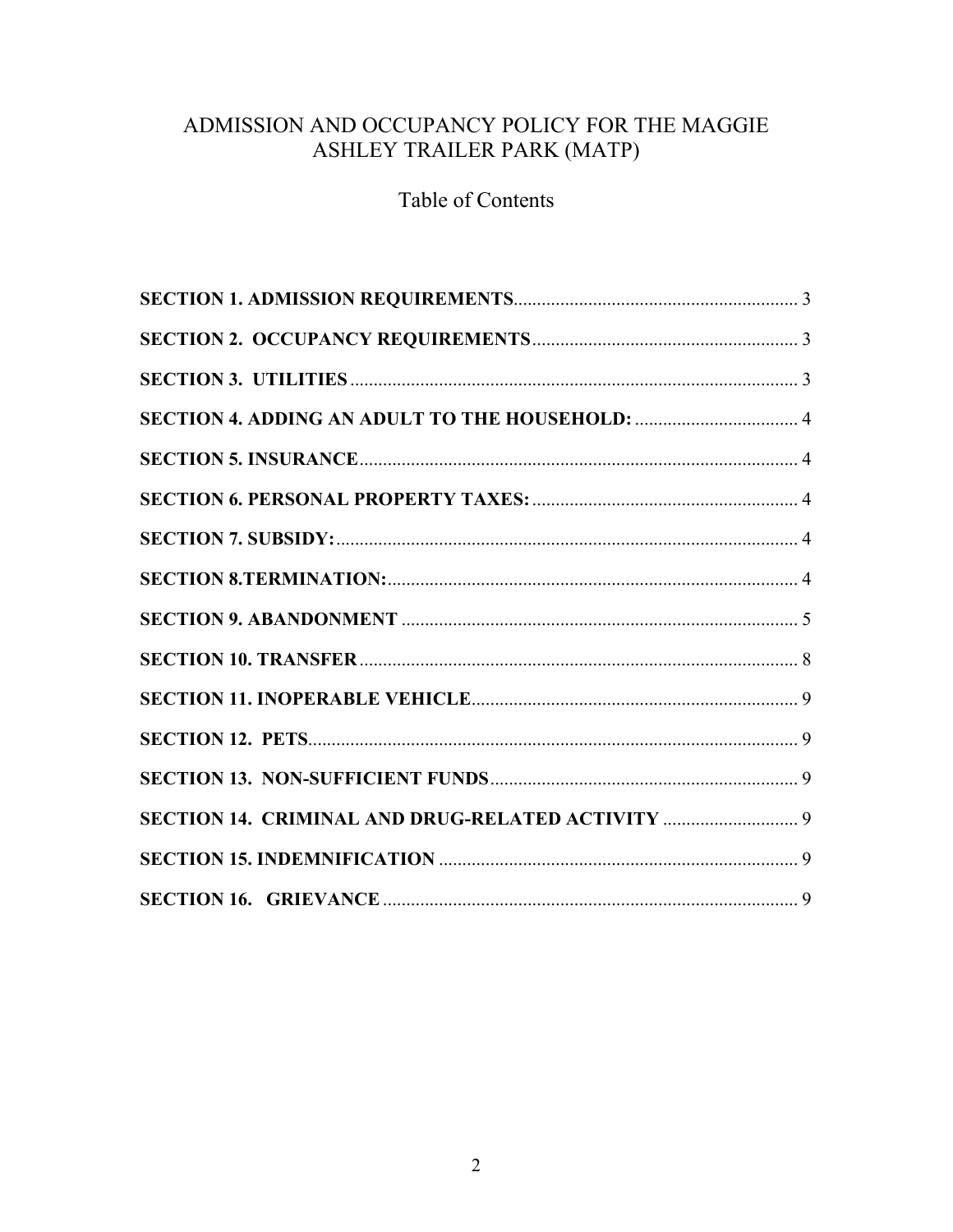## <span id="page-2-0"></span>**SECTION 1. ADMISSION REQUIREMENTS**

- 1. Mobile Home title must be in the Lessee's name.
- 2. Applicant must pass the Housing Authority's Criminal and Drug Related Activity Policy.
- 3. Mobile Home must be twenty-five (25) years or newer.
- 4. Mobile Home must pass the Housing Authority's initial inspection.
- 5. Mobile Home owner must provide quote of insurance, insurance must be in effect within 10 days of move-in.
	- a. If purchasing a home that is already established on a MATP lot, must have proof of insurance, before file is turned over to the Occupancy Department.
- 6. Adhere to Re-applying for Services Policy if applicable.
- 7. Mobile Home must be the primary residence of the lessee.
- 8. Lessee is not allowed to sublease the leased lot or the trailer

## <span id="page-2-1"></span>**SECTION 2. OCCUPANCY REQUIREMENTS**

#### **1.** MOBILE HOME SET-UP**:**

Mobile home owner must provide proof of insurance within the 10-day set-up period.

The set-up of the mobile home is the responsibility of the Lessee. The mobile home will be placed in the proper position as designated by the Housing Authority. Lessee will be responsible for any damage that might occur during placement of the mobile home to any of the MATP utility stations and/or any personal property of any other residence.

Failure to perform the following items within ten (10) days from the date the mobile home is moved on to the leased lot, may result in a termination of the lease.

- A. Skirting Lessee must skirt their mobile home with a skirting material of vinyl, plywood, or a material of a comparable quality and appearance. Skirting must be kept in good repair and painted as necessary.
- B. Porches Lessee must keep porches in good repair and painted as necessary.
- C. Heat Tape Lessee must install heat tape on all above ground water lines from the mobile home to the infrastructure.

<span id="page-2-2"></span>Final inspection will be performed after the 10-day period.

## **SECTION 3. UTILITIES**

Electrical service must be properly installed and approved by a certified electrician.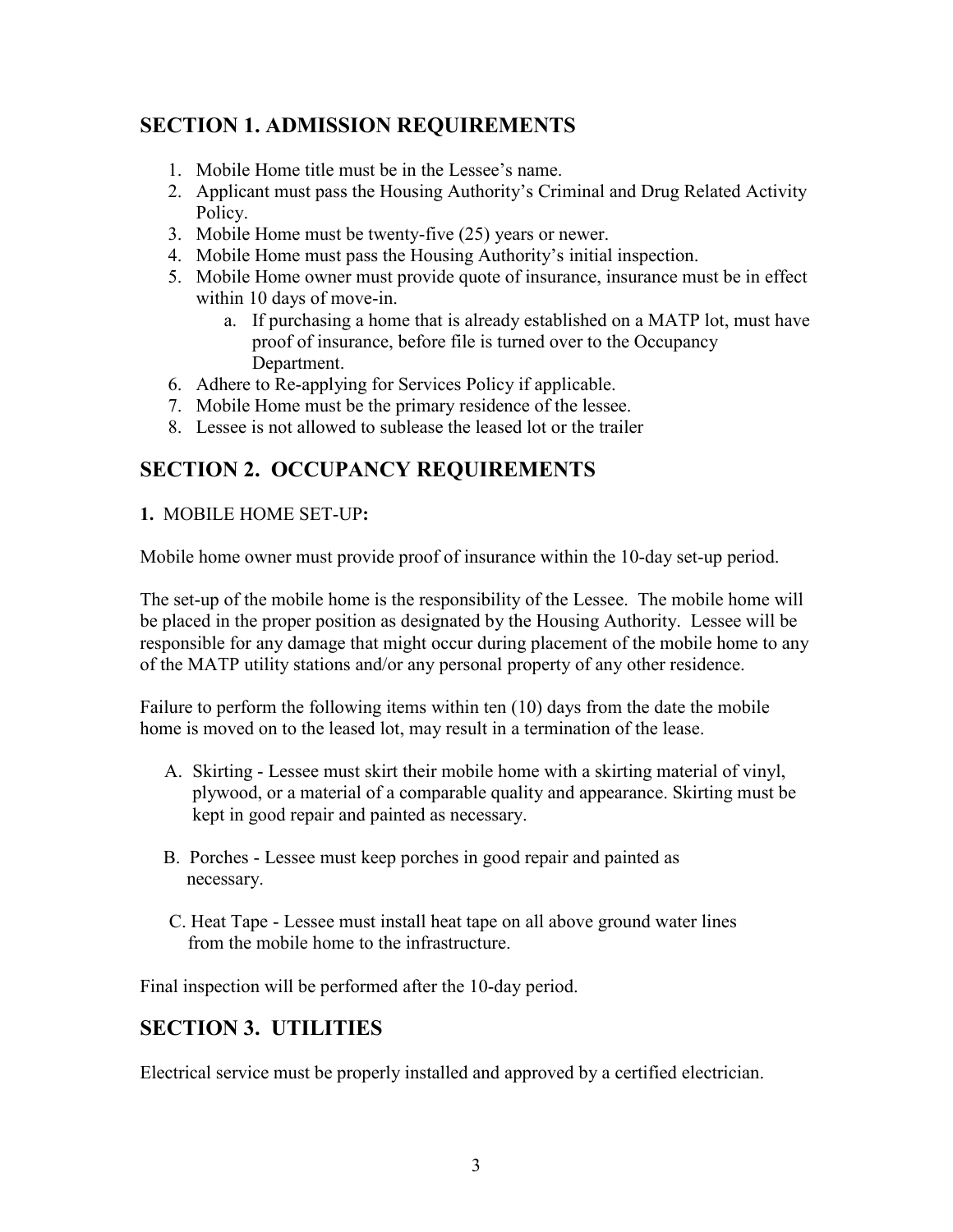Lessee shall pay for all utility services. All utilities must be in the Lessee's name. When a Lessee moves out the closing utility bills must be paid. If the utility company requires the Housing Authority to pay for the closing bill, the Housing Authority will pay this bill and back charge the cost to the Lessee's final move out charges.

## <span id="page-3-0"></span>**SECTION 4. ADDING AN ADULT TO THE HOUSEHOLD:**

If the Lessee allows a person(s) over the age of 18 to reside in their mobile home for more than 30 days the Lessee must report this information to the Housing Authority.

<span id="page-3-1"></span>The Housing Authority's Reapplying for Services Policy will apply.

## **SECTION 5. INSURANCE**

Lessee shall continue to carry, maintain and provide proof to the Housing Authority of insurance in such form and with such company as shall be satisfactory to the Housing Authority as the Housing Authority's interest may appear against personal liability and property damage. Lessee shall notify the Housing Authority in the event of cancellation of policy or nonpayment of premium. If insurance lapses, the Lessee will have 10 working days to provide proof to the Housing Authority that insurance has been reinstated. If proof of insurance is not received within the 10 working days, the Housing Authority may proceed with termination of the lease.

## <span id="page-3-2"></span>**SECTION 6. PERSONAL PROPERTY TAXES:**

Lessee must maintain current personal property taxes at all times (if applicable). Lessee must provide proof to the Housing Authority that personal property taxes are paid up to date. If the personal property taxes become delinquent, the Housing Authority may proceed with termination of the Lessee's lease and the Lessee will be required to remove mobile home from the Housing Authority lease lot.

# <span id="page-3-3"></span>**SECTION 7. SUBSIDY:**

Mobile Homes that are located at the MATP may apply for other programs offered by the Authority that the Lessee may qualify for (ie: HIP, Weatherization).

## <span id="page-3-4"></span>**SECTION 8. TERMINATION:**

Lessee may terminate the lease at any time by providing fifteen (15) days notice of termination. Lessee shall leave the leased lot in a clean condition. Lessee must remove the trailer within that 15-day period or notify the Housing Authority of their intentions for disposal.

The Housing Authority is not responsible for any articles or personal property left in vacated mobile home or on the lease lot.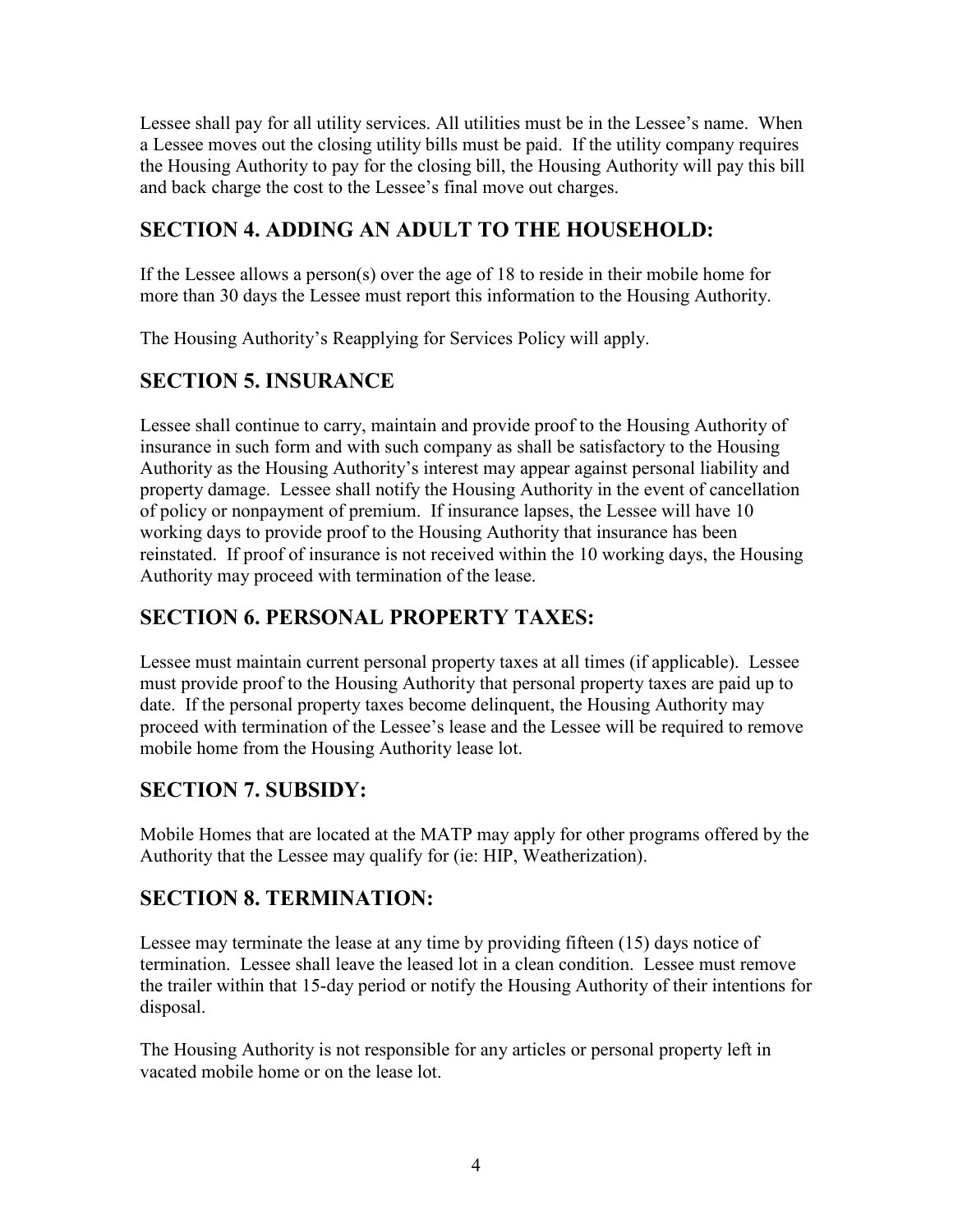The Housing Authority shall consider Lessee in possession of the leased lot and shall continue to charge lot fee until the mobile home is physically removed from the leased lot.

- 1. The Housing Authority may terminate this lease for:
	- A. Any serious violation of any term or condition of the lease.
	- B. Abandonment in accordance with Section 9.
	- C. Criminal Activity (In accordance with the Criminal & Drug-Related Activity Policy).
	- D. Verbal and/or physical threats to Housing Authority Staff or its representative.
	- E. If the tenant or a member of the tenant's household has a payback agreement with the Housing Authority on a previous or current accounts receivable, the tenant must ensure that he/she and/or the tenant's household member adheres to the payback agreement until paid in full. If the payback agreement is breached, a termination of this lease will be processed.
	- F. Other good cause.
- 2. Termination notice must be provided as follows:
	- A. Not to exceed seven (7) days if:
		- i. Lessee denies the Housing Authority access to the leased lot for potential health and safety hazards.
		- ii. Violations of Criminal & Drug-Related Activity Policy.
		- iii. Threats to Housing Authority Staff or its representatives.
	- B. Fourteen (14) days if termination is for non-payment of rent

C. Thirty (30) days in all other cases.

3. If the Housing Authority elects to terminate the lease, Lessee may elect to participate in a private conference to discuss reason(s) for the termination. At such private conference, Lessee has the right to explain such reason(s) to the Housing Authority. If the Housing Authority has to file legal action and the Housing Authority prevails, the Lessee agrees to pay for the Housing Authority's attorney fees and all related costs.

## <span id="page-4-0"></span>**SECTION 9. ABANDONMENT**

- 1. If Lessee fails to notify the Housing Authority of any anticipated absence in excess of fourteen (14) days, the Housing Authority may:
	- A. Enter the leased lot and/or mobile home as reasonably necessary;
	- B. Reasonably determine if Lessee has abandoned the leased lot;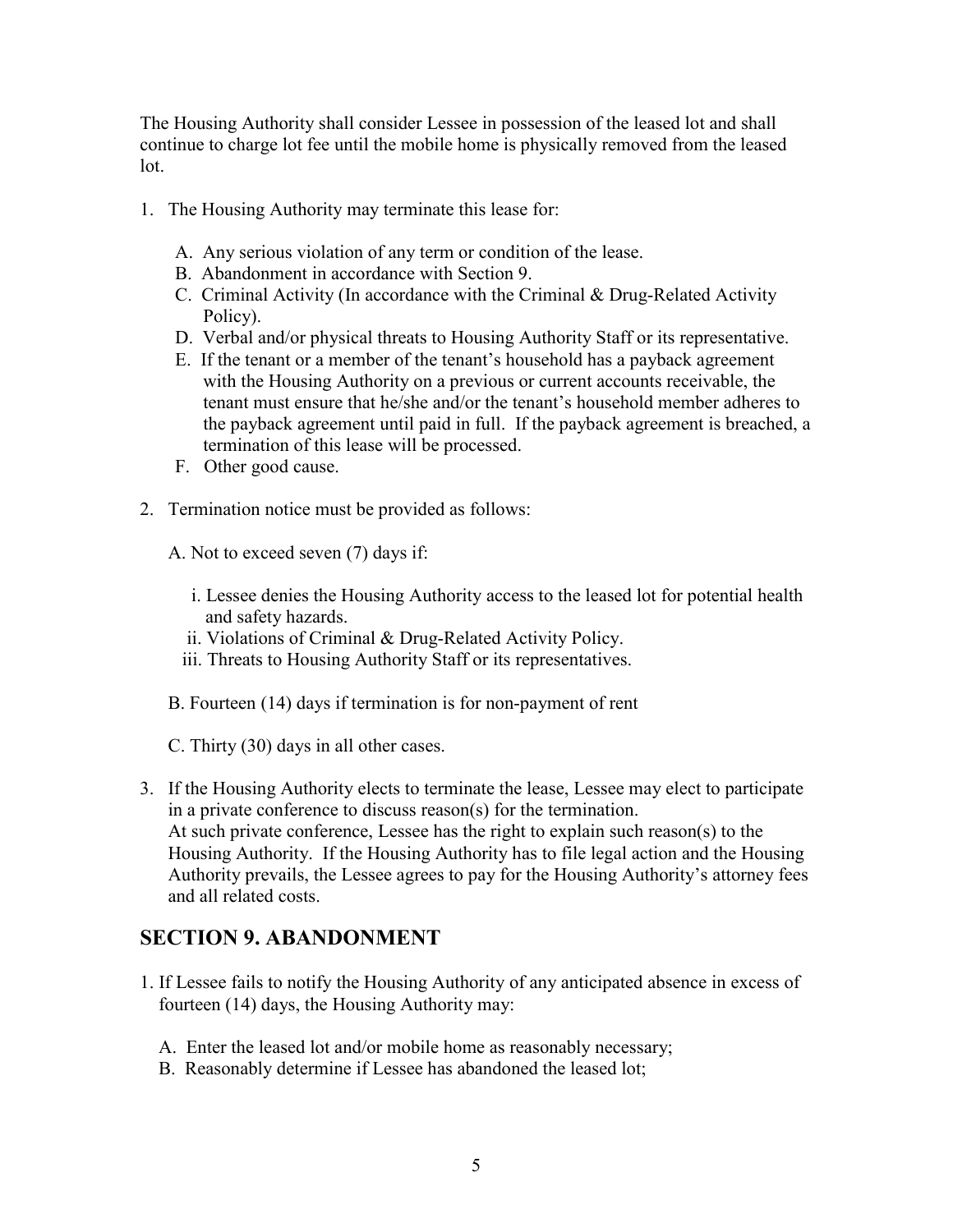- 2. Upon determining abandonment, the Housing Authority shall:
	- A. Stop charging Lessee lot fee;
	- . B. Store the mobile home on the premises;
	- C. Remove and store all abandoned property (outside of the mobile home) from the leased lot for 30-days only;
	- D. Determine and compute existing charges incurred by the Housing Authority for removal or disposal of the mobile home that is on a MATP leased lot.
	- E. Recover actual expenses incurred as a result of any damages from Lessee.

#### **DISPOSITION OF ABANDONED MOBILE HOMES**

- 1. If the Housing Authority reasonably believes that the Lessee has abandoned a mobile home occupying a MATP leased lot, and if at least 14 days have elapsed since the occurrence of events upon which the Housing Authority has formed the belief that the mobile home has been abandoned, the Housing Authority may remove the mobile home from the premises or keep the mobile home stored on the premises.
- 2. If the Housing Authority does not keep the mobile home stored on the premises, the Housing Authority shall store the mobile home in a place of safekeeping and in either case shall exercise reasonable care for the mobile home. The Housing Authority will charge the mobile home owner reasonable removal and storage charges.
- 3. Regardless of where the Housing Authority stores the mobile home, the Housing Authority shall:
	- A. Notify the local law enforcement offices of the storage;
	- B. Make a reasonable effort to determine if the mobile home is secured by a lien or otherwise encumbered; and
	- C. Send a notice by certified mail to the last-known address of the mobile home owner and to any person or entity the Housing Authority determines has an interest referred to in subsection  $(3)(B)$ , stating that at a specified time, not less than 15 days after mailing the notice, the mobile home will be disposed of if the mobile home owner does not respond and remove the mobile home.
	- 4. If the mobile home owner, within 15 days after receipt of the notice provided for in subsection  $(3)(C)$ , responds in writing to the Housing Authority that the owner intends to remove the mobile home from where it is stored and does not do so within 20 days after delivery of the owner's response, the mobile home may be conclusively presumed to be abandoned.
		- A. The Housing Authority is entitled to payment of the removal and storage costs allowed under subsection (2) before the owner may remove the mobile home.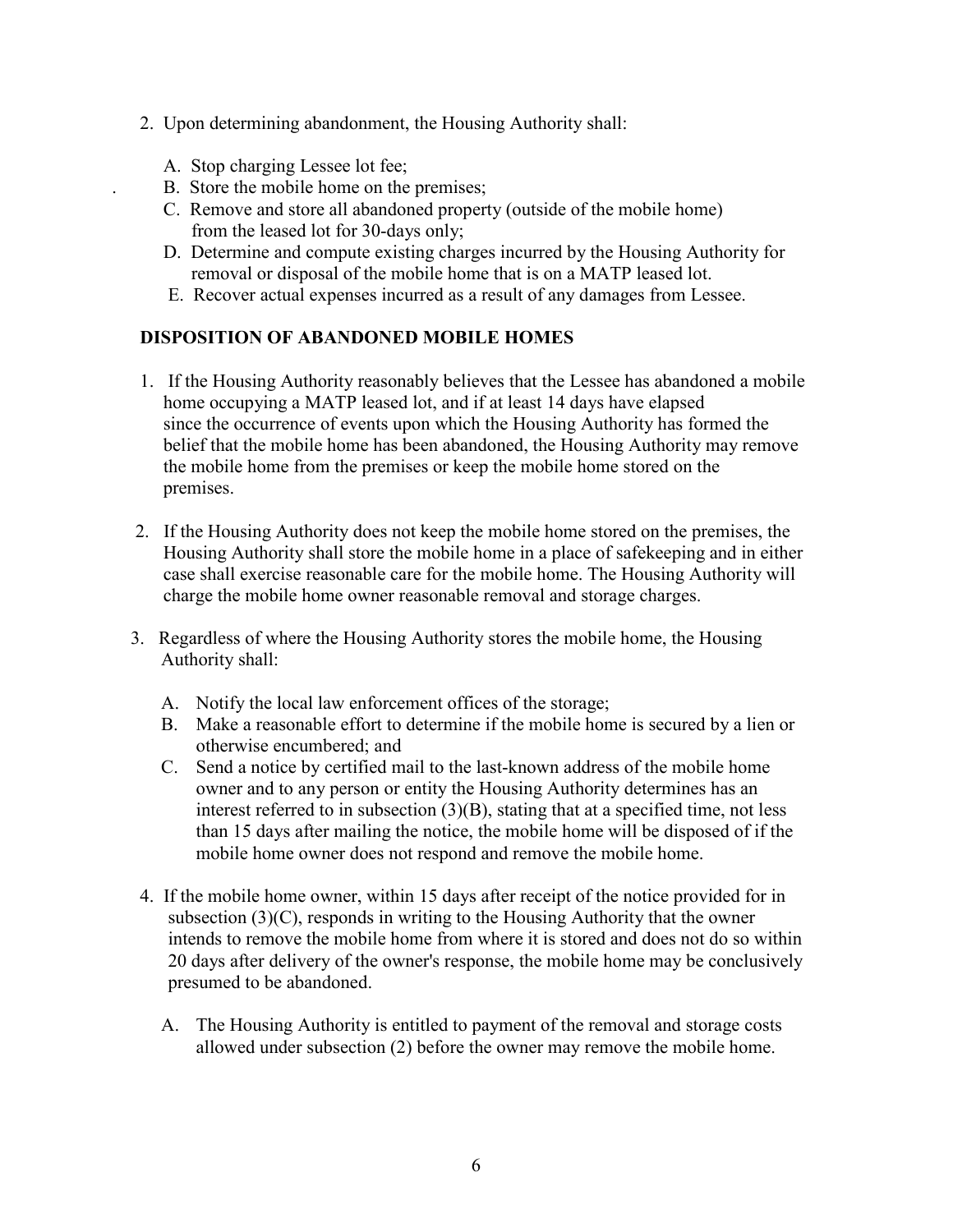- 5. The Housing Authority will dispose of the mobile home after complying with subsection (3) by:
	- A. Selling the mobile home at a public or private sale; or
	- B. Destroying or otherwise disposing of the mobile home if the Housing Authority reasonably believes that the value of the mobile home is such that the cost of a sale would exceed the reasonable value of the mobile home. Disposal may include having the mobile home removed to an appropriate disposal site.
- 6. A public or private sale authorized by this section must be conducted under the provisions of the Montana Residential Mobile Home Lot Rental Act, 30-9A-610 or the sheriff's sale provisions of Title 25, chapter 13, part 7.
- 7. The Housing Authority has a lien on the mobile home and the proceeds of a sale conducted pursuant to subsection (6) for the reasonable costs of removal, storage, notice, sale, or delinquent rent, delinquent utilities or damages owing on the premises. The sale proceeds are subject to any prior security interest of record. A writing or recording is not necessary to create the lien provided for in this section. In the case of a sheriff's sale, the sheriff shall conduct the sale upon receipt of an affidavit from the Housing Authority stating facts sufficient to warrant a sale under this section. After satisfaction of the lien, the Housing Authority shall remit to the mobile home owner the remaining proceeds, if any. If the owner cannot after due diligence be found, the remaining proceeds must be deposited in the general fund of the county in which the sale occurred and, if not claimed within 3 years, are forfeited to the county or CS&KT Tribal Court.

#### **DISPOSTION OF ABANDONED PERSONAL PROPERTY**

- 1. If a lease terminates in any manner except by court order, if the Housing Authority reasonably believes that the Lessee has abandoned all personal property that the Lessee has left on the premises, and if at least 14 days have elapsed since the occurrence of the events upon which the Authority has based the belief of abandonment, the Housing Authority may remove the property from the premises.
- 2. The Housing Authority shall inventory and store all personal property of the Lessee's in a place of safekeeping and shall exercise reasonable care for the property. The Housing Authority will charge a reasonable storage and labor charge if the property is stored by the Housing Authority, plus the cost of removal of the property to the place of storage. The Housing Authority may store the property in a commercial storage company, in which case the storage cost includes the actual storage charge plus the cost of removal of the property to the place of storage.
- 3. After complying with subsections (1) and (2), the Housing Authority shall:
	- A. Make a reasonable attempt to notify the Lessee in writing that the property must be removed from the place of safekeeping;
	- B. Notify the local law enforcement office of the property held by the Authority;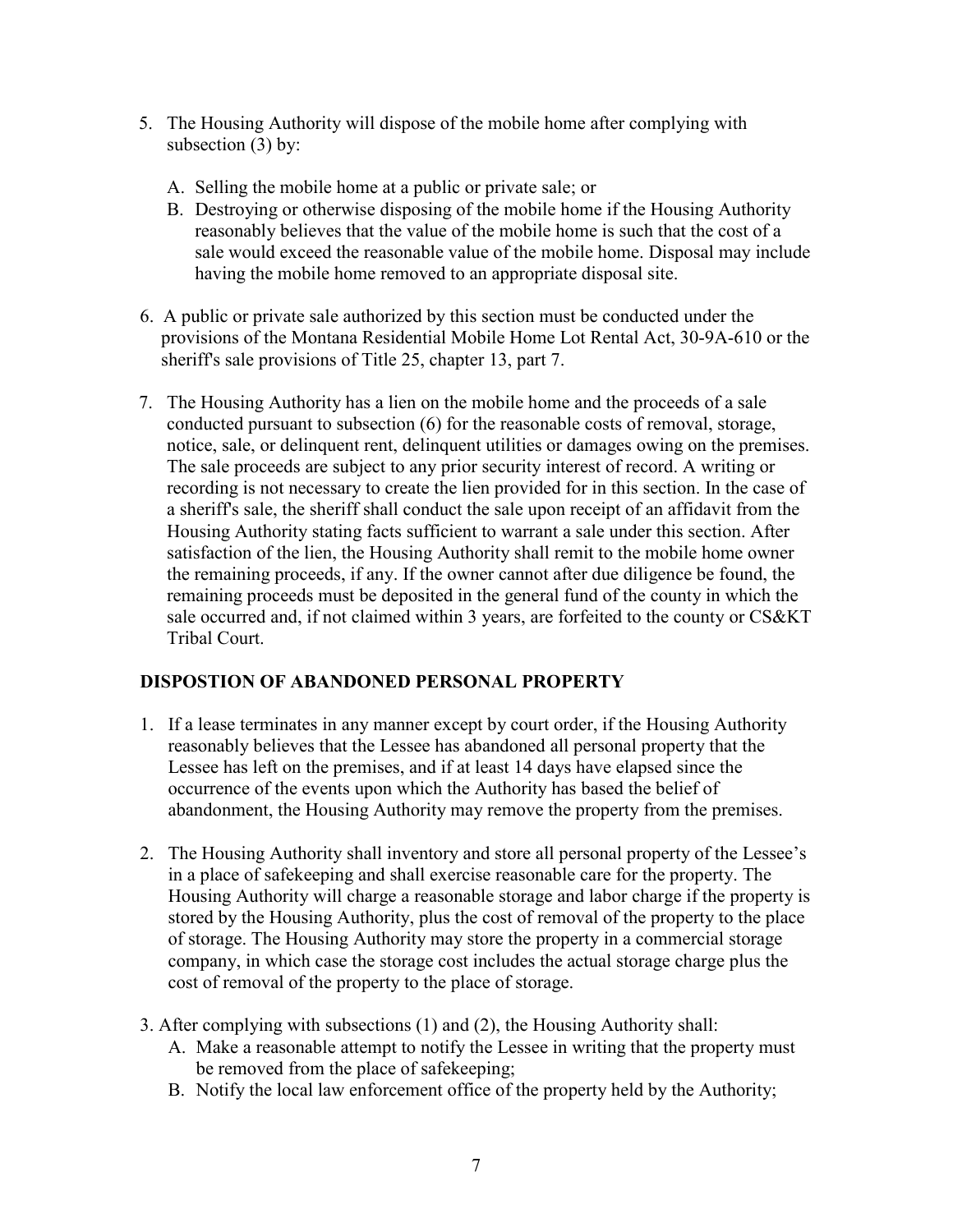- C. Make a reasonable effort to determine if the property is secured or otherwise encumbered; and
- D. Send a notice by certified mail to the last-known address of the Lessee and each known party having a lien or encumbrance of record, stating that at a specified time, not less than 15 days after mailing the notice, the property will be disposed of if not removed.
- 4. The Housing Authority may dispose of the property after complying with subsection  $(3)$  by:
	- A. Selling all or part of the property at a public or private sale; or
	- B. Destroying or otherwise disposing of all or part of the property if the Housing Authority reasonably believes that the value of the property is so low that the cost of storage or sale exceeds the reasonable value of the property.
- 5. If the Lessee, upon receipt of the notice provided in subsection (3), responds in writing to the Housing Authority on or before the day specified in the notice that the Lessee intends to remove the property and does not do so within 7 days after delivery of the Lessee's response, the Lessee's property is conclusively presumed to be abandoned.

If the Lessee removes the property, the Housing Authority is entitled to storage costs for the period that the property remains in safekeeping, plus the cost of removal of the property to the place of storage. Reasonable and actual storage costs are allowed to the Housing Authority for storing the property in a commercial storage company. The Housing Authority is entitled to payment of the storage costs allowed under this subsection before the Lessee may remove the property.

- 6. The Housing Authority is not responsible for any loss to the Lessee resulting from storage unless the loss is caused by the Authority's purposeful or negligent act, in which case the Housing Authority is liable for actual damages.
- 7. The Housing Authority may deduct from the proceeds of the sale the reasonable costs of notice, storage, labor, and sale and, subject to any prior security interest of record, any delinquent rent or damages owing on the premises. The Housing Authority shall remit to the Lessee the remaining proceeds, if any, together with an itemized accounting. If the Lessee cannot after due diligence be found, the remaining proceeds must be deposited with the county treasurer of the county in which the sale occurred or CS&KT Tribal Court and, if not claimed within 3 years, must revert to the general fund of the county or CS&KT Tribal Court.

## <span id="page-7-0"></span>**SECTION 10. TRANSFER**

Maggie Ashley Trailer Park does not allow transfers.